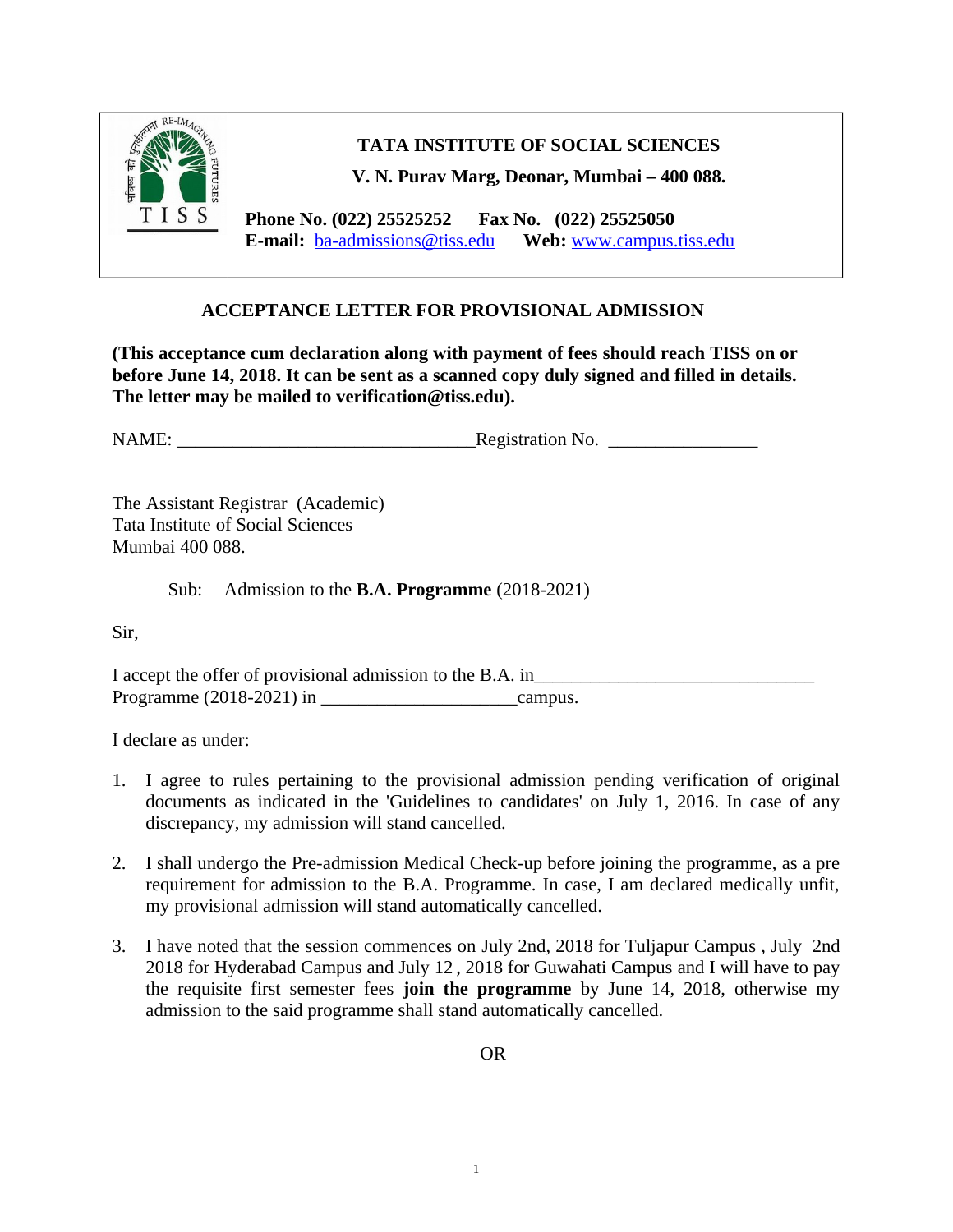As I belong to SC/ST student eligible for the Post-Matric Scholarship of the Government of India (GoI), I may be exempted from payment of Tuition and other fees including deposits.

However, the Eligible SC/ST GOI PMS students are compulsorily required to pay at the time of admission (a) the base fee of Rs. 4500/- which includes:

**1)** (i) Annual insurance premium of Rs. 1,500/- towards Mediclaim; ( ii) Students' Union fee Rs. 500/- and; (iii) Development Fund of Rs. 2500/- plus

**2)** Hostel Charges of Rs. 5000/- as the first instalment of Rs.15000/- per semester payable in three installment. The two other instalments of Rs.5000/ $-$ each the students are required to pay in the following month i.e. August 2018, and October 2018. plus

3) The Dining Hall Charges to be calculated on monthly basis and payable in monthly instalments per semester. However, the Dining Hall cahrges of Rs.3000/ $-$  to be paid as an advance with first semester fee.

However, I am enclosing a fee challan for Rs.  $12,500/-$  towards group mediclaim insurance premiym, students' union fee and Development fund and first installments of Hostel charges and Dining Hall charges.

4. I have already passed my H.S.C. exam in \_\_\_\_\_\_\_\_\_\_\_\_\_\_\_\_\_\_\_\_\_\_\_\_\_ from the School/Board\_\_\_\_\_\_\_\_\_\_\_\_\_\_\_\_\_\_\_\_\_\_\_\_\_\_\_\_\_\_\_\_\_\_\_\_\_\_\_\_\_\_\_.

OR

I have completed the examination requirements for H.S.C. On June 2018 and I agree to produce the final mark sheet of H.S.C. on or before 30th September, 2018 failing which my admission stand automatically cancelled.

- 5. I agree to produce Migration Certificate from my immediate previous attended college / institution / University on or before 30th September, 2018, failing which my first semester results will be withheld.
- 6. I undertake to abide by the rules pertaining to discipline, attendance, conduct, and requirements for passing the examinations and conducting myself at the Institute.
- 7. I hereby certify that the information provided by me in the online application form and detailed application form is complete and accurate.
- 8. I also agree that the Institute has the right to cancel my admission, withhold the degree to be awarded to me or withdraw the degree, if the Institute finds that the information provided by me in the application form for admission is incorrect and/or misleading at any point of time.
- 9. In case, I am found indulging in ragging, I will be liable for punishment as per the GOI / Institute rules.